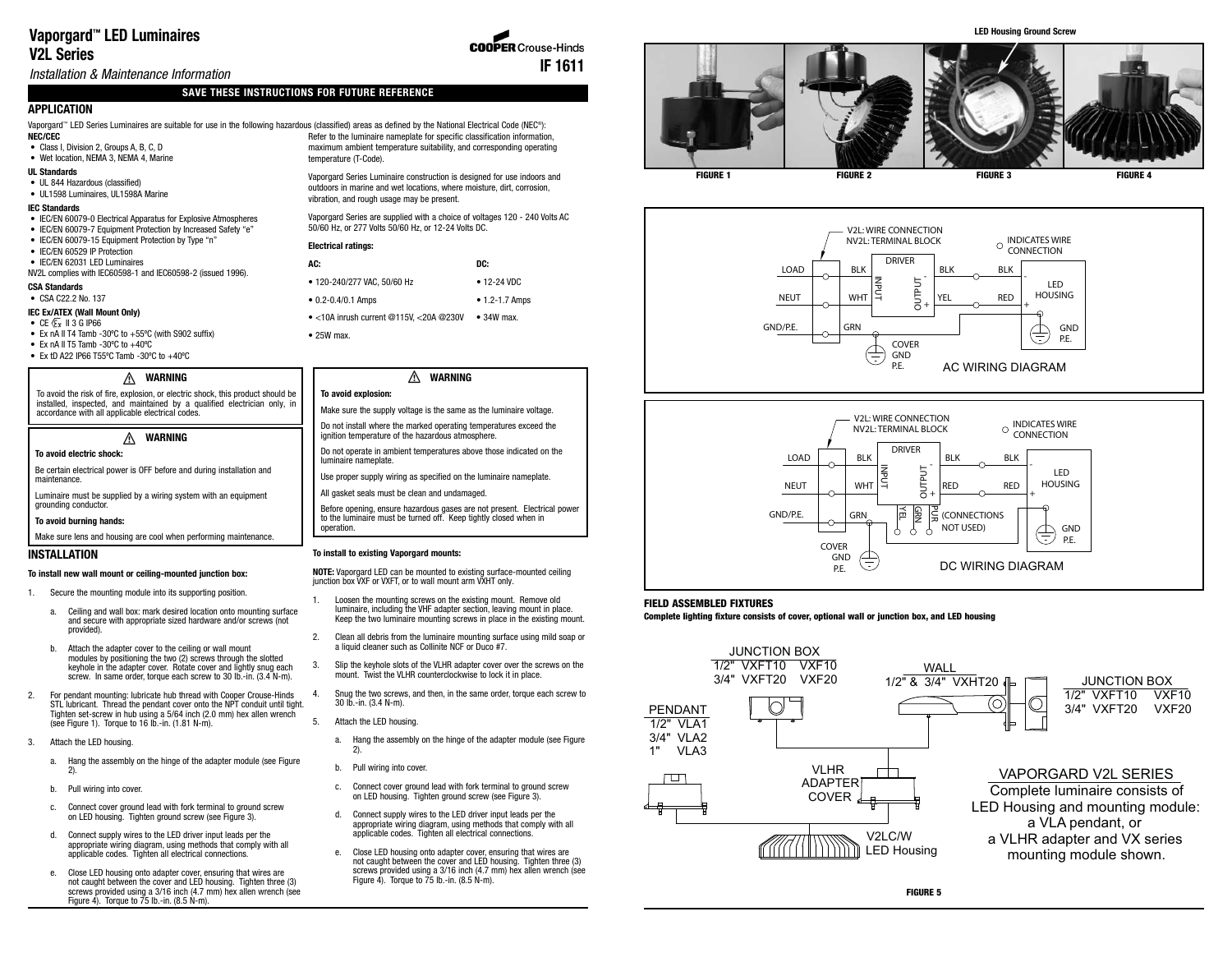#### **MAINTENANCE**

- 1. Perform visual, electrical, and mechanical inspections on a regular basis. The environment and frequency of use should determine this. However, it is recommended that checks be made at least once a year. We recommend an Electrical Preventive Maintenance Program as described in the National Fire Protection Association Bulletin NFPA No. 70B: Recommended Practice For Electrical Equipment Maintenance (www.nfpa.org)
- 2. The lens should be cleaned periodically to ensure continued lighting performance. To clean, wipe the lens with a clean, damp cloth. If this is not sufficient, use a mild soap or a liquid cleaner such as Collinite NCF or Duco #7. Do not use an abrasive, strong alkaline, or acid cleaner. Damage may result
- 3. Visually check for undue heating evidenced by discoloration of wires or other components, damaged parts, or leakage evidenced by water or corrosion in the interior. Replace all worn, damaged, or malfunctioning components, and clean gasket seals before putting the luminaire back into service.
- 4. Electrically check to make sure that all connections are clean and tight.
- 5. Mechanically check that all parts are properly assembled. 6. To prevent heat build-up, remove dust from the fins on the LED housing, using a soft brush or air pressure.

## **REPLACEMENT PARTS**

Cooper Crouse-Hinds Vaporgard Series Luminaires are designed to provide years of reliable lighting performance. However, should the need for replacement parts arise, they are available through your authorized Cooper Crouse-Hinds distributor. Assistance may also be obtained through your local Cooper Crouse-Hinds representative.

Cooper Crouse-Hinds Sales Service Department, P.O. Box 4999, Syracuse, New York 13221, Phone (315) 477-7000.

## **LED MODULE REPLACEMENT INSTRUCTIONS**

- 1. Turn off all electrical power to the luminaire before opening.
- 2. Loosen captive cover screws, open luminaire, and leave hanging on the support hinge.
- 3. Disconnect supply wire from the luminaire and remove LED housing.
- 4. Remove any gasket material or debris from the bottom of the adapter cover.
- 5. Install new LED housing:
- a. Hang the LED housing on the hinge of the adapter cover (see Figure 2).
	- b. Connect cover ground lead with fork terminal to ground screw on LED housing. Tighten ground screw (see Figure 3).
	- c. Connect supply wires to the LED driver input leads per the appropriate wiring diagram, using methods that comply with all applicable codes. Tighten all electrical connections.
	- d. Close LED housing onto adapter cover, ensuring that wires are not caught between the cover and the LED housing. Tighten three (3) cover screws using a 3/16 inch (4.7 mm) hex allen wrench (see Figure 4). Torque to 75 lb.-in. (8.5 N-m).

## **LED DRIVER REPLACEMENT INSTRUCTIONS**

- 1. Turn off all electrical power to the luminaire before opening.
- 2. Loosen captive cover screws, open luminaire, and leave hanging on the support hinge.
- 3. Disconnect supply wire from the luminaire and remove LED housing. 4. Remove any gasket material or debris from the bottom of the adapter cover.
- 5. Install new LED driver:
	- a. Disconnect driver output leads. Remove and set aside screws holding the LED driver to the LED housing. Remove driver (and terminal block bracket, for NV2L units).
	- b. Place new driver into housing, orienting it so that the output wires are next to the wires for the LEDs. Align mounting feet with holes in housing.
	- c. For NV2L units, place terminal block over mounting feet on driver.
	- d. Install mounting screws removed from the old driver. For NV2L units, install mounting screws through terminal block bracket and driver mounting feet. Tighten mounting screws. Strip LED lead wires to approximately 1/2 inch (12mm).
	- e. Connect driver output wires to LEDs per wiring diagrams.
	- For DC drivers, cap all unused leads.
- 6. Reinstall LED housing:
	- a. Hang the LED housing on the hinge of the adapter cover (see Figure 2).
	- b. Connect cover ground lead with fork terminal to ground screw on LED housing. Tighten ground screw (see Figure 3).
	- c. Connect supply wires to the LED driver input leads per the appropriate wiring diagram, using methods that comply with all applicable local codes. Tighten all electrical connections.
	- d. Close the LED housing on the adapter cover, ensuring that wires are not caught between the cover and the LED housing. Tighten three (3) cover screws using a 3/16 inch (4.7 mm) hex allen wrench (see Figure 4). Torque to 75 lb.-in. (8.5 N-m).

All statements, technical information and recommendations contained herein are based on information and tests we believe to be reliable. The accuracy or completeness thereof are not guaranteed. In accordance with Cooper Crouse-Hinds "Terms and Conditions of Sale," and since conditions of use are outside our control, the purchaser should determine the suitability of the product for his intended use and assumes all risk and liability whatsoever in connection therewith.

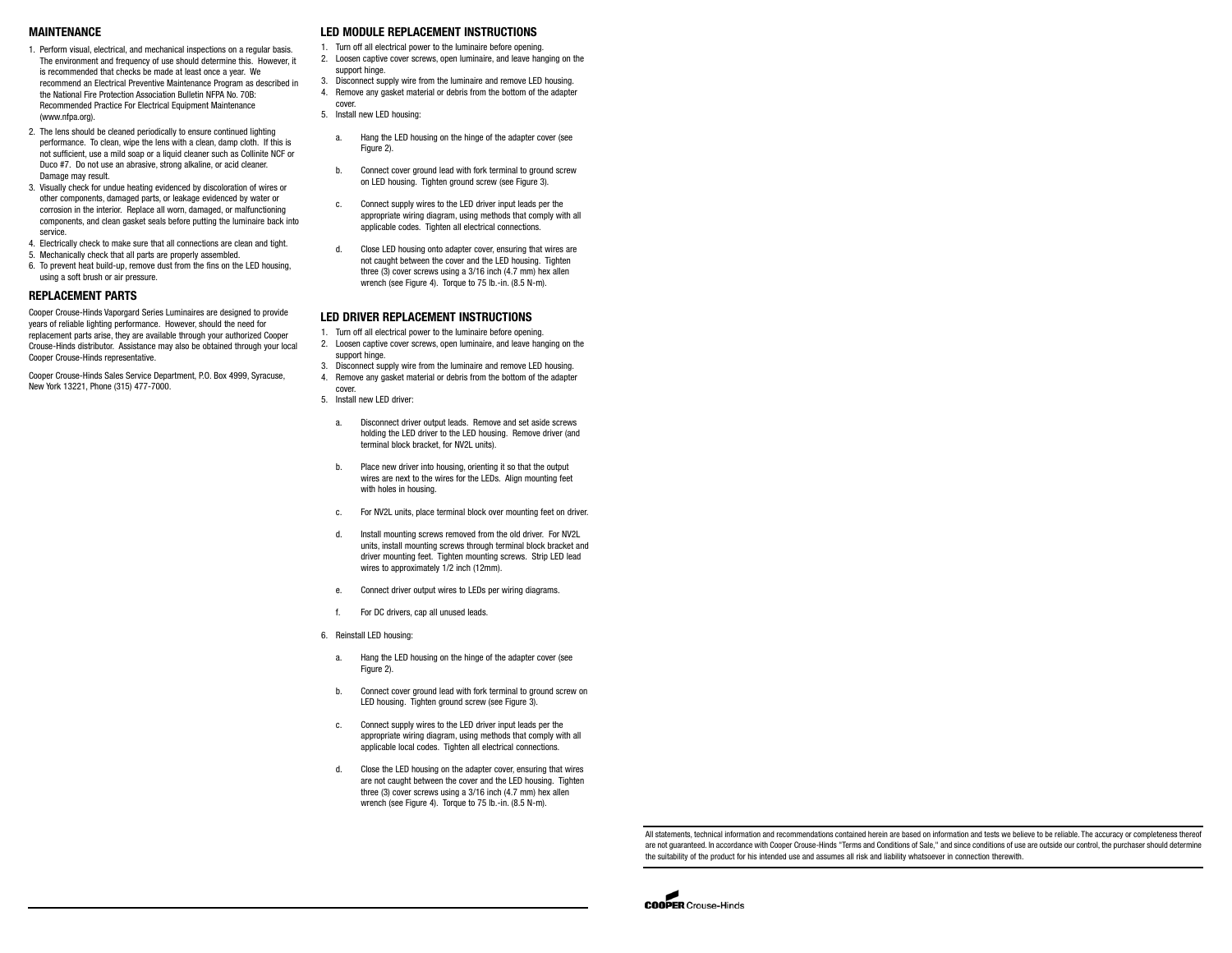# **Luminaires à DEL Vaporgard ™ Série V2L**

**COOPER Crouse-Hinds IF 1611**

# Instructions d'installation et d'entretien

# **CONSERVEZ CES INSTRUCTIONS POUR RÉFÉRENCE ULTÉRIEURE**

## **APPLICATION**

Les luminaires à DEL de la série Vaporgard™ conviennent à une utilisation dans les zones dangereuses (classées) suivantes telles que définies par le Code national de l'électricité (NEC®):

## **NEC/CEC**

• Classe I, Division 2, Groupes A, B, C, D • Environnement humide, NEMA 3, NEMA 4, Environnement marin

## **Normes UL**

• UL 844 Utilisation dangereuse (classée) • UL1598 Luminaires, UL1598A Environnement marin

#### **Normes CEI**

- CEI/EN 60079-0 Matériel électrique pour atmosphères explosives
- CEI/EN 60079-7 Protection de l'équipement par sécurité augmentée "e"
- CEI/EN 60079-15 Protection de l'équipement par type "n"
- CEI/EN 60529 Degrés de protection IP
- CEI/EN 62031 Luminaires à DEL Le modèle NV2L est conforme aux normes CEI 60598-1 et CEI 60598-2 (émission 1996).

## **Normes CSA**

• CSA C22.2 N° 137

#### **CEI Ex/ATEX (support mural uniquement)**

- CE  $\overline{\mathbb{E}_x}$  II 3 G IP66
- Ex n $\overline{A}$  II T4 T.amb. -30°C à +55°C (avec suffixe S902)
- Ex nA II T5 T.amb. -30ºC à +40ºC
- $\bullet$  Fx tD A22 IP66 T55°C T amb. -30°C à +40°C

# **AVERTISSEMENT**

Pour éviter tout risque d'incendie, d'explosion ou de choc électrique, ce produit doit être installé, inspecté et entretenu par un électricien qualifié uniquement, conformément à tous les codes d'électricité appropriés.

### **AVERTISSEMENT**

#### **Pour éviter tout choc électrique:**

Assurez-vous de COUPER le courant avant et pendant les travaux d'installation et d'entretien.

Le luminaire doit être alimenté par une installation électrique comprenant un conducteur de mise à la terre.

#### **Pour éviter les brûlures aux mains:**

Assurez-vous que la lentille et le caisson sont refroidis avant d'effectuer un entretien.

## **INSTALLATION**

#### **Pour installer un nouveau support mural ou une boîte de jonction montée au plafond:**

- 1. Fixez le module de montage dans sa position de soutien.
	- a. Boîte au plafond et boîte murale: marquez l'emplacement souhaité sur la surface de montage et fixez-la avec un dispositif de taille appropriée et/ou des vis (non fournies).
	- b. Attachez le couvercle de l'adaptateur aux modules de montage au plafond ou mural en glissant les deux (2) vis dans les encoches des trous de serrure du couvercle de l'adaptateur. Tournez le couvercle et serrez légèrement chacune des vis. Dans le même ordre, serrez chacune des vis à 30 lb-po (3,4 N-m).
- 2. Dans le cas d'une monture suspendue: lubrifiez l'entrée du filetage avec 4. du lubrifiant STL de Cooper Crouse-Hinds. Vissez le couvercle de la suspension au conduit NPT et serrez-le fermement. Serrez la vis de l'entrée en utilisant une clé hexagonale de 5/64 po (2,0 mm) (voir Figure 1). Serrez jusqu'à 16 lb-po (1,81 N-m).
- 3. Positionnez le caisson du DEL.
	- a. Accrochez l'ensemble à la charnière du module adaptateur (voir Figure 2).
	- b. Passez les fils à travers le couvercle.
	- c. Branchez le fil de terre du couvercle avec la cosse à fourche à la vis de terre du caisson du DEL. Serrez la vis de terre (voir Figure 3).
	- d. Branchez les fils d'alimentation aux fils d'entrée de l'excitateur du DEL suivant le schéma de câblage approprié et en utilisant des méthodes conformes à tous les codes en vigueur. Serrez tous les raccordements électriques.
	- e. Emboîtez le caisson du DEL dans le couvercle de l'adaptateur en vous assurant de ne pas coincer les fils entre le couvercle et le caisson du DEL. Serrez les trois (3) vis fournies en utilisant une clé hexagonale de 3/16 po (4,7 mm) (voir Figure 4). Serrez jusqu'à 75 lb-po (8,5 N-m).

Consultez la plaque signalétique du luminaire pour des renseignements spécifiques sur la classification, la température ambiante maximale et la température de service correspondante (code T).

La construction du luminaire de la série Vaporgard est conçue pour une utilisation à l'intérieur comme à l'extérieur dans des environnements marins ou humides, où l'humidité, la saleté, la corrosion, les vibrations et l'usage rigoureux peuvent être présents.

Les luminaires de la série Vaporgard sont prévus pour être utilisés avec différentes tensions d'alimentation de 120-240 Volts CA 50/60 Hz ou de 277 Volts 50/60 Hz ou 12-24 Volts CC.

#### **Caractéristiques électriques:**

| CA:                                                 | CC:                       |
|-----------------------------------------------------|---------------------------|
| • 120-240/277 V CA, 50/60 Hz                        | $\bullet$ 12-24 V CC      |
| $\bullet$ 0,2-0,4/0,1 Ampères                       | $\bullet$ 1,2-1,7 Ampères |
| $\bullet$ <10 A courant d'annel @115 V <20 A @230 V | $\bullet$ 34 W max        |

• 25 W max.

## **AVERTISSEMENT**

## **Pour éviter l'occurrence d'une explosion:**

- Assurez-vous que la tension d'alimentation est la même que la tension du luminaire.
- Ne faites pas l'installation là où les températures de service indiquées dépassent la température d'inflammation de l'atmosphère dangereuse. N'allumez pas le luminaire si la température ambiante est supérieure à celle indiquée sur sa plaque signalétique.
- Utilisez un câblage d'alimentation approprié tel que spécifié sur la plaque signalétique du luminaire.
- Tous les joints d'étanchéité doivent être propres et intactes.

Avant d'ouvrir l'appareil, assurez-vous de l'absence de gaz dangereux. L'alimentation électrique du luminaire doit être coupée. Gardez l'appareil bien fermé lorsqu'il est exploité.

#### **Pour installer les supports Vaporgard existants:**

**REMARQUE:** Le DEL Vaporgard ne peut être monté que sur une boîte de jonction de plafond en saillie VXF ou VXFT, ou sur un bras de montage mural VXHT.

- 1. Desserrez les vis de montage du support existant. Retirez l'ancien luminaire, y compris son adaptateur VHF tout en gardant le support en place. Laissez les deux vis de montage du luminaire à leur place dans le support existant.
- 2. Nettoyez tous les débris de la surface de montage du luminaire en utilisant du savon doux ou un nettoyant liquide tel que le Collinite NCF ou le Duco #7.
- 3. Glissez les encoches des trous de serrure du couvercle de l'adaptateur VLHR sur les vis du support. Faites pivoter le VLHR vers la gauche pour le sécuriser en place.
- 4. Ajustez les deux vis, puis, dans le même ordre, serrez chaque vis jusqu'à 30 lb-po. (3,4 N-m).
	- 5. Positionnez le caisson du DEL.
	- a. Accrochez l'ensemble à la charnière du module adaptateur (voir Figure 2).
	- b. Passez les fils à travers le couvercle.
	- c. Branchez le fil de terre du couvercle avec la cosse à fourche à la vis de terre du caisson du DEL. Serrez la vis de terre (voir Figure 3).
	- d. Branchez les fils d'alimentation aux fils d'entrée de l'excitateur du DEL suivant le schéma de câblage approprié et en utilisant des méthodes conformes à tous les codes en vigueur. Serrez tous les raccordements électriques.
	- e. Emboîtez le caisson du DEL dans le couvercle de l'adaptateur en vous assurant de ne pas coincer les fils entre le couvercle et le caisson du DEL. Serrez les trois (3) vis fournies en utilisant une clé hexagonale de 3/16 po (4,7 mm) (voir Figure 4). Serrez jusqu'à 75 lb-po (8,5 N m).



**Vis de terre du caisson du DEL**







## **LUMINAIRES ASSEMBLÉS SUR PLACE**

**L'ensemble complet d'un luminaire comprend le couvercle, la boîte de jonction ou murale optionnelle et le caisson du DEL.**

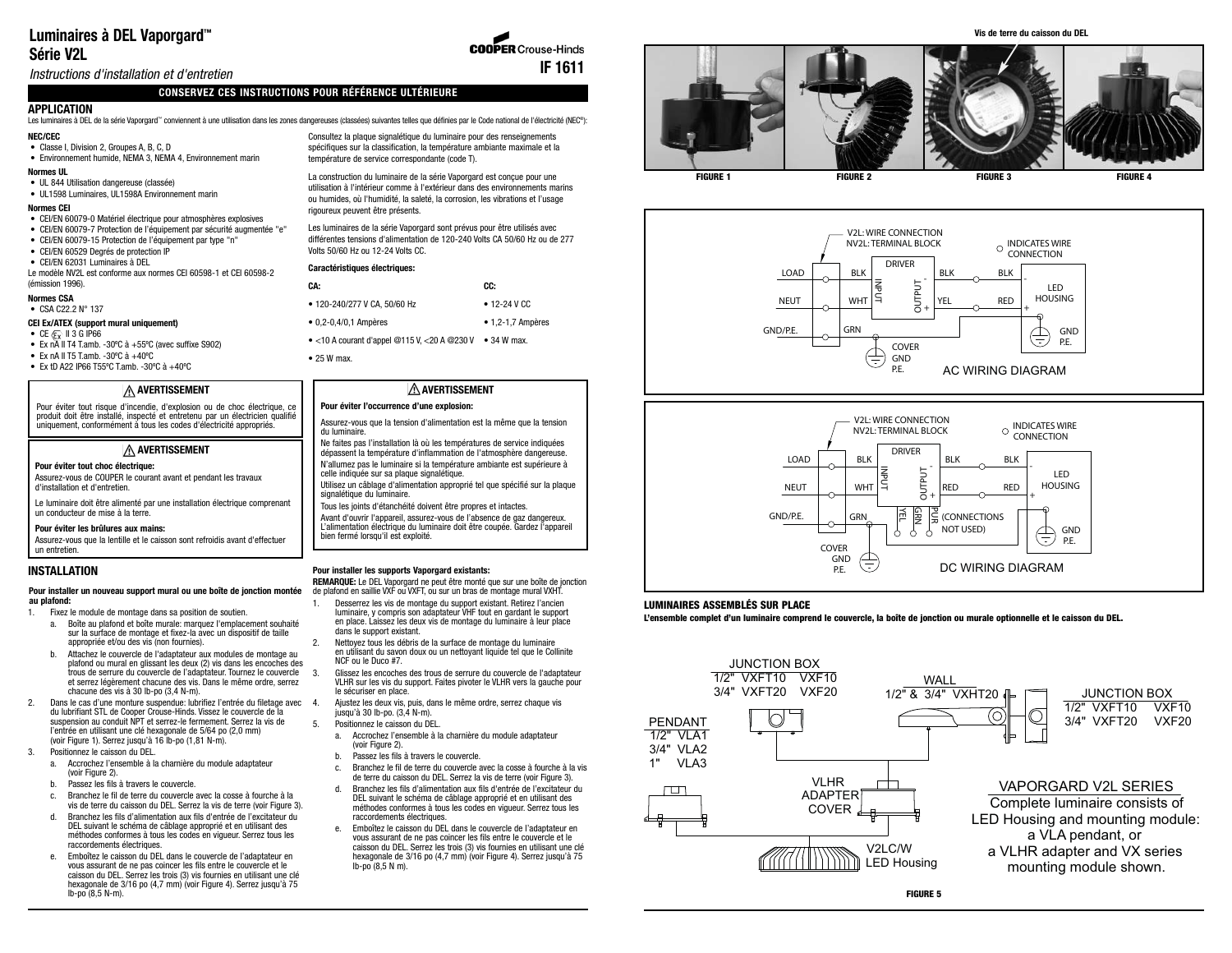#### **ENTRETIEN**

- 1. À intervalles réguliers, effectuez des inspections visuelles, électriques et mécaniques. L'environnement et la fréquence d'utilisation serviront à déterminer ces intervalles. Toutefois, il est recommandé que ces inspections soient entreprises moins une fois par an. Nous recommandons un programme d'entretien électrique préventif tel que décrit dans le bulletin NFPA 70B de la National Fire Protection Association: Pratiques recommandées pour l'entretien de l'équipement électrique (www.nfpa.org).
- 2. La lentille doit être nettoyée régulièrement pour garantir le plein rendement continu de l'éclairage. Pour nettoyer, essuyez la lentille avec un chiffon propre et humide. Si ceci s'avère insuffisant, utilisez un savon doux ou un nettoyant liquide tel que le Collinite NCF ou le Duco #7. N'utilisez pas de produits abrasifs, fortement alcalins ou acides car ils risqueraient d'endommager l'appareil.
- 3. Vérifiez visuellement tout signe de surchauffe se manifestant par une décoloration des fils ou d'autres composants et confirmez l'absence de pièces endommagées et de toute fuite révélée par de l'eau ou de la corrosion à l'intérieur. Remplacez tous les composants usés, endommagés ou qui fonctionnent mal, et nettoyez les joints d'étanchéité avant de remettre le luminaire en service.
- 4. Faites une vérification électrique pour vous assurer que tous les branchements sont propres et bien serrés.
- 5. Entreprenez une vérification mécanique de l'assemblage des pièces.
- 6. Pour éviter toute montée de température, retirez la poussière des ailettes du caisson du DEL à l'aide d'une brosse douce ou d'un jet d'air.

## **PIÈCES DE RECHANGE**

Les luminaires de la série Vaporgard de Cooper Crouse-Hinds sont conçus pour vous offrir des années d'éclairage au rendement fiable. Cependant, si un remplacement de pièces devient nécessaire, vous les trouverez disponibles chez votre distributeur agréé de Cooper Crouse-Hinds.

Il vous est également possible d'obtenir l'aide de votre représentant local de Cooper Crouse-Hinds ou du service de soutien à la clientèle de Cooper Crouse-Hinds, C.P. 4999, Syracuse, New York 13221, Téléphone 1-315-477-7000

## **INSTRUCTIONS DE REMPLACEMENT DU MODULE DEL**

- 1. Coupez l'alimentation électrique du luminaire avant de l'ouvrir.
- 2. Desserrez les vis imperdables du couvercle, ouvrez le luminaire et laissez-le suspendu à la charnière de soutien.
- 3. Débranchez le fil l'alimentation du luminaire et retirez le caisson du DEL. 4. Retirez tout matériau d'étanchéité ou débris présents au fond du
- couvercle de l'adaptateur.
- 5. Installez le nouveau caisson du DEL:
- a. Accrochez le caisson du DEL à la charnière du couvercle de l'adaptateur (voir Figure 2)..
	- b. Branchez le fil de terre du couvercle avec la cosse à fourche à la vis de terre du caisson du DEL. Serrez la vis de terre (voir Figure 3).
	- c. Branchez les fils d'alimentation aux fils d'entrée de l'excitateur du DEL suivant le schéma de câblage approprié et en utilisant des méthodes conformes à tous les codes en vigueur. Serrez tous les raccordements électriques.
	- d. Emboîtez le caisson du DEL dans le couvercle de l'adaptateur en vous assurant de ne pas coincer les fils entre le couvercle et le caisson du DEL. Serrez les trois (3) vis du couvercle en utilisant une clé hexagonale de 3/16 po (4,7 mm) (voir Figure 4). Serrez jusqu'à 75 lb-po (8,5 N m).

## **INSTRUCTIONS DE REMPLACEMENT DE L'EXCITATEUR DU DEL**

- 1. Coupez l'alimentation électrique du luminaire avant de l'ouvrir.
- 2. Desserrez les vis imperdables du couvercle, ouvrez le luminaire
- et laissez-le suspendu à la charnière de soutien. 3. Débranchez le fil l'alimentation du luminaire et retirez le caisson du DEL.
- 4. Retirez tout matériau d'étanchéité ou débris présents au fond du
- couvercle de l'adaptateur. 5. Installez le nouvel excitateur du DEL:
- 
- a. Débranchez les fils de sortie de l'excitateur. Retirez les vis maintenant l'excitateur du DEL au caisson du DEL et mettez-les de côté. Retirez l'excitateur (et le support de bloc de jonction, dans le cas des unités NV2L).
- b. Introduisez le nouvel excitateur dans le caisson en l'orientant de manière à avoir ses fils de sortie à côté des fils du DEL. Alignez les pieds de fixation avec les trous du caisson.
- c. Dans le cas des unités NV2L, positionnez le bloc de jonction sur les pieds de fixation au-dessus de l'excitateur.
- Installez les vis de montage récupérées de l'ancien excitateur. Dans le cas des unités NV2L, installez les vis de montage à travers le support du bloc de jonction et les pieds de fixation de l'excitateur. Serrez les vis de montage. Découvrez les fils du DEL jusqu'à environ 1/2 po (12mm).
- e. Branchez les fils de sortie de l'excitateur du DEL en vous référant aux schémas de câblage.
- Dans le cas des excitateurs CC, coiffez tous les fils inutilisés.
- 6. Réinstallez le caisson du DEL:
	- a. Accrochez le caisson du DEL à la charnière du couvercle de l'adaptateur (voir Figure 2).
	- b. Branchez le fil de terre du couvercle avec la cosse à fourche à la vis de terre du caisson du DEL. Serrez la vis de terre (voir Figure 3).
	- c. Branchez les fils d'alimentation aux fils d'entrée de l'excitateur du DEL suivant le schéma de câblage approprié et en utilisant des méthodes conformes à tous les codes en vigueur. Serrez tous les raccordements électriques.
	- d. Emboîtez le caisson du DEL dans le couvercle de l'adaptateur en vous assurant de ne pas coincer les fils entre le couvercle et le caisson du DEL. Serrez les trois (3) vis du couvercle en utilisant une clé hexagonale de 3/16 po (4,7 mm) (voir Figure 4). Serrez jusqu'à 75 lb-po (8,5 N m).

Tous les énoncés, les renseignements techniques et les recommandations contenus dans la présente sont basés sur des informations et des essais que nous estimons fiables. L'exactitude ou l'intégralité de ces données n'est pas garantie. Conformément aux "Conditions de vente" de Cooper Crouse-Hinds, et étant donné que les conditions d'utilisation sont hors de notre contrôle, l'acheteur doit décider sur la conformité du produit à l'usage qu'il prévoit en faire et assumera tous les risques et toutes les responsabilités à cet égard.

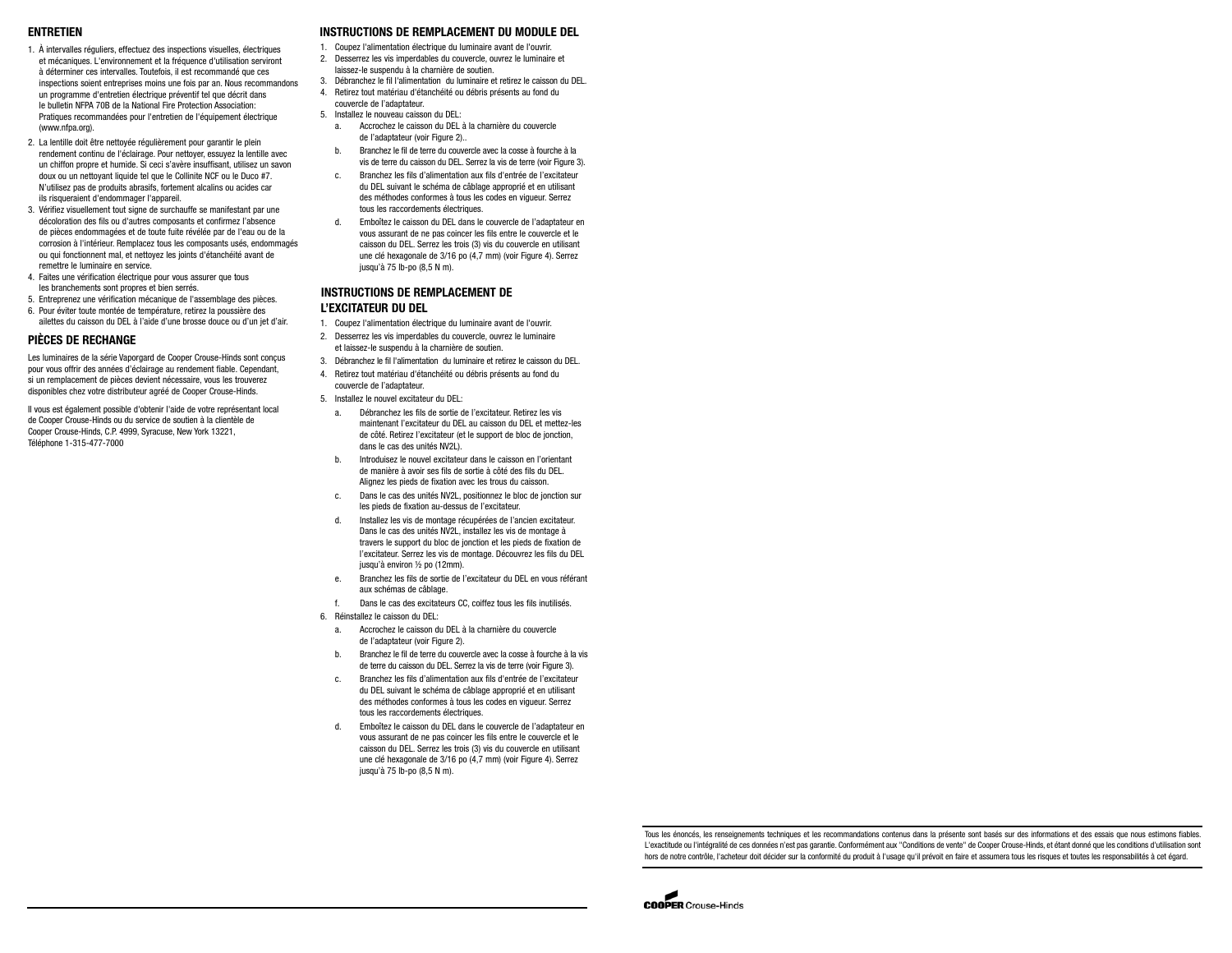# **Luminarias LED Vaporgard ™ Serie V2L**

Información de instalación y mantenimiento

## **GUARDE ESTAS INSTRUCCIONES PARA REFERENCIA FUTURA**

# **APLICACIÓN**

**NEC/CEC** Las luminarias de la serieVaporgard™ LED son adecuadas para uso en las siguientes áreas peligrosas (clasificadas=según la definición del National Electrical Code (NEC®):

## • Clase I, División 2, Grupos A, B, C, D

- Lugares húmedos, NEMA 3, NEMA 4, Marinas **Normas UL**
- 
- UL 844 Peligrosas (clasificadas) • UL1598 Luminarias, UL1598A Marinas

#### **Normas IEC**

- IEC/EN 60079-0 Aparatos eléctricos para atmósferas explosivas
- IEC/EN 60079-7 Protección de equipamientos con seguridad aumentada "e"
- IEC/EN 60079-15 Protección de equipamientos por Tipo "n" • IEC/EN 60529 Protección IP
- 
- IEC/EN 62031 Luminarias LED NV2L cumple con IEC60598-1 y IEC60598-2 (publicada en 1996).
- **Normas CSA**

# • CSA C22.2 Nº 137

- **IEC Ex/ATEX (Sólo para montura en pared)**
- $\bullet$  CE  $\overline{\mathbb{C}}$  II 3 G IP66
- Ex nA II T4 Tamb -30°C a  $+55$ °C (con sufijo S902)
- Ex nA II T5 Tamb -30 $^{\circ}$ C a +40 $^{\circ}$ C
- Ex nA II T5 Tamb -30ºC a+40ºC

#### **ADVERTENCIA**

Para evitar el riesgo de incendio, explosión o choque eléctrico, este producto debe ser instalado, inspeccionado y mantenido únicamente por un electricista calificado, de acuerdo con todos los códigos de electricidad de aplicación.

## **ADVERTENCIA**

#### **Para evitar choques eléctricos:**

Asegúrese de que la energía eléctrica esté DESCONECTADA antes y durante la instalación y el mantenimiento.

La luminaria debe tener un sistema de cables provisto

de un conductor para puesta a tierra de equipamiento. **Para evitar quemaduras en las manos:**

Verifique que el lente y el alojamiento están fríos al realizar el mantenimiento.

#### **INSTALACIÓN**

#### **Para instalar una caja de conexiones nueva con montura de pared o de techo.**

- 1. Fije el módulo de montaje en su posición de apoyo.
	- a. Caja para techo y pared: Marque el lugar deseado en la superficie de montaje y fije con herrajes y/o tornillos del tamaño adecuado (no incluidos).
	- b. Acople la tapa del adaptador a los módulos de montura en techo o pared colocando los dos (2) tornillos a través de la ranura de bocallave de la tapa del adaptador. Gire la tapa y apriete levemente cada tornillo. En el mismo orden, tense cada tornillo a 30 libras-pulgada (3,4 N-m).
- 2. Para montura colgante: Lubrique la rosca del buje con lubricante Cooper Crouse-Hinds STL. Enrosque la tapa del colgante al conducto NPT hasta que ajustar. Ajuste el tornillo de fijación al buje con una llave Allen hexagonal de 5/64 pulgadas (2,0 mm) (ver Figura 1). Aplicar torsión a 16 libras-pulgada (1,81 N-m).
- 3. Acople el alojamiento de LED.
	- a. Cuelgue la unidad de la bisagra del módulo del adaptador (ver Figura 2).
	- b. Coloque el cableado dentro de la tapa.
	- c. Conecte el cable a tierra de la tapa con la terminal horquilla al tornillo de tierra del alojamiento de LED. Ajuste el tornillo de tierra (ver Figura 3).
	- d. Conecte los cables de alimentación a los cables de entrada del accionador de LED según el diagrama de cableado correspondiente, usando métodos que cumplen con todos los códigos de aplicación. Ajuste todas las conexiones eléctricas..
	- e. Cierre el alojamiento de LED sobre la tapa del adaptador, comprobando que los cables no quedan atrapados entre la tapa y el alojamiento. Ajuste los tres (3) tornillos provistos con una llave Allen hexagonal de 3/16 pulgadas (4,7 mm) (ver Figura 4). Aplique torsión a 75 libras-pulgada (8,5 N-m).

Consulte la place de la luminaria para datos específicos de la clasificación, máxima temperatura ambiente adecuada y temperatura de funcionamiento correspondiente (TCode).

Las luminarias de la serie Vaporgard están diseñadas y fabricadas para uso interno y externo en lugares marinos y húmedos donde la humedad, suciedad, corrosión, vibración y el uso brusco son factibles.

La serie Vaporgard está disponible para diferentes voltajes 120 - 240 V CA 50/60 Hz, o 277 V 50/60 Hz, o 12-24 V CC.

#### **Especificaciones eléctricas**

| CA:                                                        | CC:                        |
|------------------------------------------------------------|----------------------------|
| • 120-240/277 VCA. 50/60 Hz                                | $• 12 - 24$ VCC            |
| $\bullet$ 0,2-0,4/0,1 amperios                             | $\bullet$ 1.2-1.7 amperios |
| • <10A corriente de entrada a 115V. <20A a 230V • 34W máx. |                            |

• 25W máx.

## **ADVERTENCIA**

- **Para evitar explosiones:**  Compruebe que la tensión de alimentación es igual al voltaje de la luminaria.
- No instale si las temperaturas de funcionamiento marcadas exceden
- la temperatura de ignición de la atmósfera peligrosa. No haga funcionar en temperaturas ambiente superiores a las indicadas en la placa de la luminaria.
- Utilice el cableado de alimentación correcto según se especifica en la placa de la luminaria.
- Todas las juntas deben estar limpias y en buen estado.

Antes de abrir, compruebe que no hay gases peligrosos presentes. Se debe desconectar la energía eléctrica a la luminaria. Mantenga bien cerrada cuando está en operación.

## **Para instalar en monturas Vaporgard existentes:**

**NOTA:** Las luminarias LED Vaporgard pueden ser montadas en cajas de conexiones para techo montadas en superficie VXF o VXFT, o sólo en soporte de montura en pared VXHT.

- Afloje los tornillos de montaje de la montura existente. Retire la luminaria usada, incluida la sección del adaptador VHF, dejando la montura en su lugar. Deje los dos tornillos de montaje en su lugar en la montura existente.
- 2. Limpie todos los restos de la superficie de montaje de la luminaria con jabón suave o un limpiador líquido como Collinite NCF o Duco Nº 7.
- 3. Deslice las ranuras de bocallave de la tapa del adaptador VLHR sobre los tornillos de la montura. Gire el VLHR hacia la izquierda para bloquearlo en su lugar.
- 4. Ajuste con firmeza los dos tornillos y luego, en el mismo orden, aplique a cada tornillo torsión a 30 libras-pulgada (3,4 N-m).
- 5. Acople el alojamiento de LED.
- a. Cuelgue la unidad de la bisagra del módulo del adaptador (ver Figura 2).
- b. Coloque el cableado dentro de la tapa.
- c. Conecte el cable a tierra de la tapa con la terminal horquilla al tornillo de tierra del alojamiento de LED. Ajuste el tornillo de tierra (ver Figura 3).
- d. Conecte los cables de alimentación a los cables de entrada del accionador de LED según el diagrama de cableado correspondiente, usando métodos que cumplen con todos los códigos de aplicación. Ajuste todas las conexiones eléctricas. e. Cierre el alojamiento de LED sobre la tapa del adaptador,
- comprobando que los cables no quedan atrapados entre la tapa y el alojamiento. Ajuste los tres (3) tornillos provistos con una llave Allen hexagonal de 3/16 pulgadas (4,7 mm) (ver Figura 4). Aplique torsión a 75 libras-pulgada (8,5 N-m).







#### **APLIQUES ARMADOS IN SITU**

**El aplique de iluminación completo consta de tapa, caja de conexiones o de pared opcional y alojamiento de LED.**



#### **Tornillo de tierra de alojamiento LED**